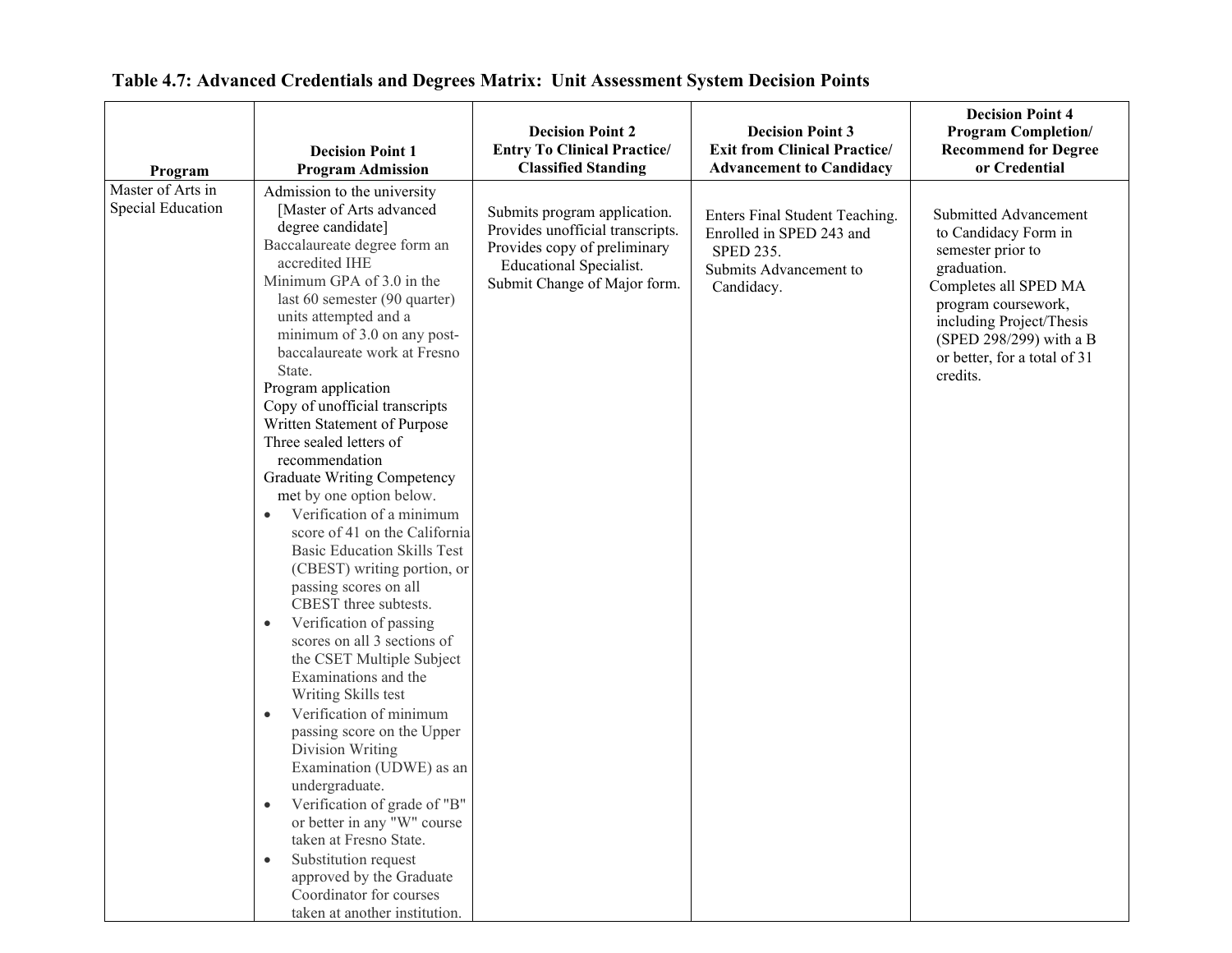| Copy of Preliminary or Level 1<br><b>Education Specialist</b> |  |
|---------------------------------------------------------------|--|
| Credential. Or must be in the                                 |  |
| final semester of the                                         |  |
| Preliminary Education                                         |  |
| Interview with Program                                        |  |
| Coordinator                                                   |  |

| Program                                                                       | <b>Decision Point 1 Program</b><br><b>Admission</b>                                                                                                                                                                                                                                                                                                                                                                            | <b>Decision Point 2 Entry To</b><br><b>Clinical Practice/</b><br><b>Classified Standing</b> | <b>Decision Point 3</b><br><b>Exit from Clinical Practice/</b><br><b>Advancement to Candidacy</b>                                                        | <b>Decision Point 4 Program</b><br><b>Completion/Recommend for</b><br><b>Degree or Credential</b>                                                                                                                                                                                                                                      |
|-------------------------------------------------------------------------------|--------------------------------------------------------------------------------------------------------------------------------------------------------------------------------------------------------------------------------------------------------------------------------------------------------------------------------------------------------------------------------------------------------------------------------|---------------------------------------------------------------------------------------------|----------------------------------------------------------------------------------------------------------------------------------------------------------|----------------------------------------------------------------------------------------------------------------------------------------------------------------------------------------------------------------------------------------------------------------------------------------------------------------------------------------|
| Early Childhood<br>Specialist<br>Credential/MA in<br>Education, ECE<br>Option | 2.75 GPA<br>ECE MT permit or 12 units<br>ECE/child<br>development coursework<br>or teaching credential.<br>Application<br><b>Statement of Purpose</b><br>3 Letters<br>of Recommendation<br>CA MS Cred. required for<br>ECESpecialist Credential. If<br>not admitted as Classified, 9<br>program units and 3.0<br>program GPA.                                                                                                  |                                                                                             | GPA of at least 3.0 for at least<br>9 units including LEE 235<br>Achieve a passing score of 2<br>or better on the ECE<br>Program Writing Skills Ex<br>am | MA and ECE Sp. Cred.:<br>successful completion<br>of all class embedded<br>signature assessments<br>Masters in ECE Education:<br>Project, thesis, or<br>Comprehensive Exam.<br><b>ECE</b> Specialist<br>Credential only: Research<br>Paper or Comprehensive<br>Exam<br>Two years of<br>professional experience at<br>two levels of ECE |
| Reading<br>Specialist/MA                                                      | MAT or GRE<br>2.75 GPA<br>Teaching Credential (for<br>specialist credential)<br>Proof of Writing Competency:<br>CBEST – score of $41+$ on<br>writing section OR pass<br>all sections of the entire<br>test<br>CSET-pass all three<br>$\bullet$<br>sections of the Multiple<br>Subject test and the<br>Writing Skills test<br><b>Upper Division Writing</b><br>Exam (UDWE)<br>Any Fresno State "W"<br>course with "B" or better |                                                                                             | 9 units of coursework complete<br>3.0 minimum GPA on all<br>coursework<br><b>Fulfilled Graduate Writing</b><br>Requirement in LEE 213                    | <b>RLAA</b> or RLLSC:<br>Completion of all<br>$\bullet$<br>coursework<br>Completion of RLLSC<br>Exit Survey<br>3-year teaching<br>requirement verification<br>MA:<br>Completion of all<br>coursework (30 units)<br>3.0 minimum GPA<br>Comprehensive Exam or<br>Project<br>MA Program exit survey                                       |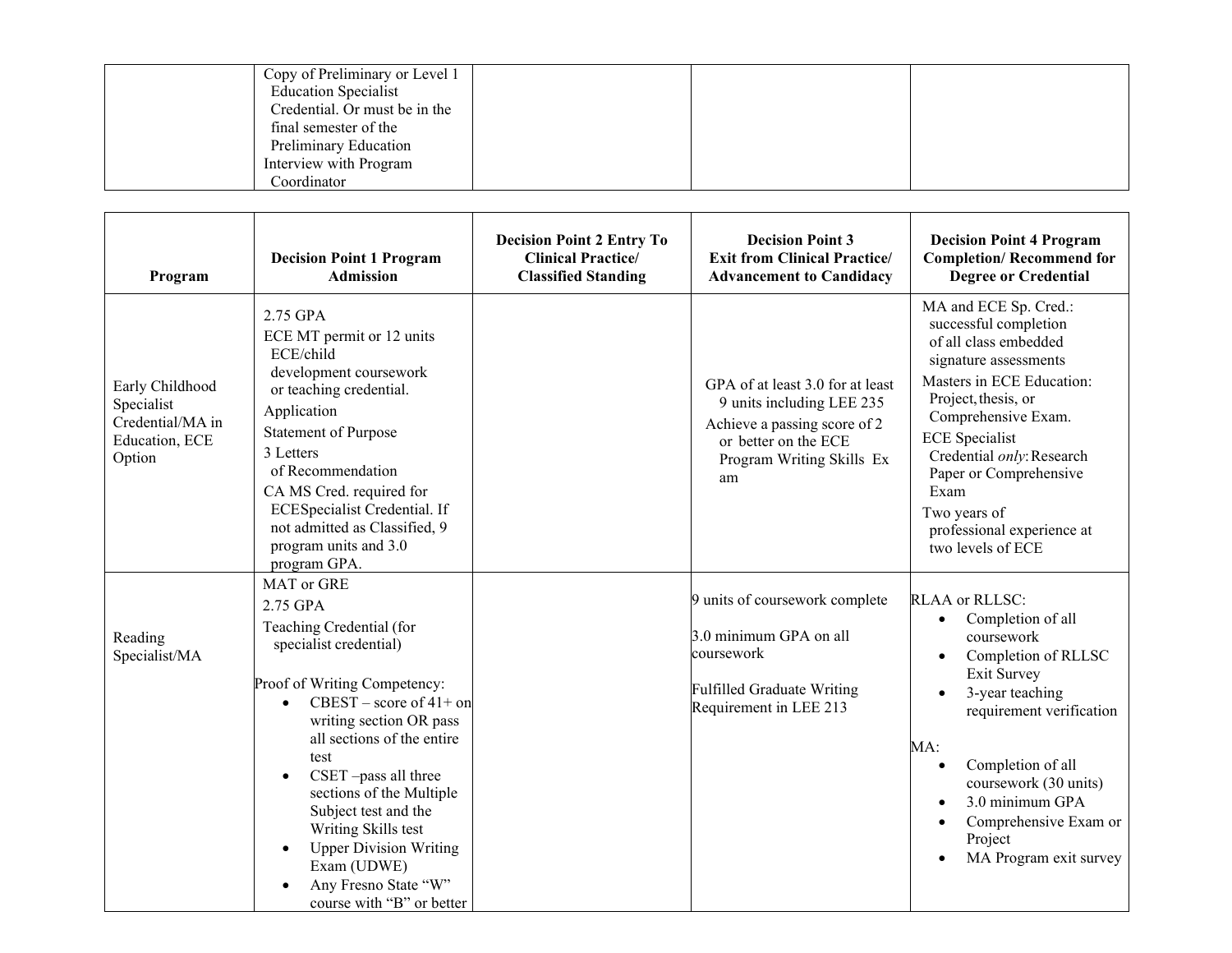| Substitution request<br>approved by Graduate<br>Coordinator (form<br>available on Kremen<br>website) |  |  |
|------------------------------------------------------------------------------------------------------|--|--|
|------------------------------------------------------------------------------------------------------|--|--|

| Program                                                          | <b>Decision Point 1 Program</b><br><b>Admission</b>                                                                                                                                                                                                                                                                                                                                                                                                                                                                                                                                                                                                                                                            | <b>Decision Point 2 Entry To</b><br><b>Clinical Practice/</b><br><b>Classified Standing</b>    | <b>Decision Point 3</b><br><b>Exit from Clinical Practice/</b><br><b>Advancement to Candidacy</b>                                                                                                                            | <b>Decision Point 4 Program</b><br><b>Completion/Recommend for</b><br><b>Degree or Credential</b>                                                                                                                                 |
|------------------------------------------------------------------|----------------------------------------------------------------------------------------------------------------------------------------------------------------------------------------------------------------------------------------------------------------------------------------------------------------------------------------------------------------------------------------------------------------------------------------------------------------------------------------------------------------------------------------------------------------------------------------------------------------------------------------------------------------------------------------------------------------|------------------------------------------------------------------------------------------------|------------------------------------------------------------------------------------------------------------------------------------------------------------------------------------------------------------------------------|-----------------------------------------------------------------------------------------------------------------------------------------------------------------------------------------------------------------------------------|
| MA in Education,<br>Curriculum and<br>Instruction<br>MA Teaching | 2.75 GPA in last 60 units and in<br>any post-bac work at Fresno<br><b>State</b><br>Letters of Recommendation (3)<br><b>Statement of Purpose</b><br>Writing Competency: One of<br>the following: $(1)$ 41+ on the<br>California Basic Education<br>Skills Test (CBEST) writing<br>portion or pass all sections of<br>the entire test; $(2)$ Pass all 3<br>sections of the CSET Multiple<br>Subject test and the Writing<br>Skills test; (3) Obtain a<br>minimum passing score on the<br><b>Upper Division Writing</b><br>Examination (UDWE); (4) Earn<br>a grade of B or better in any<br>"W" course taken at Fresno<br>State; or (5) Demonstrate<br>passing equivalent course taken<br>at another institution. | If not admitted as Classified:<br>Achieve a 3.0 Program GPA in<br>9.0+ Programs Units          | Graduate Writing Requirement<br>successfully passed<br>GPA of at least a 3.0 in all<br>program coursework taken<br>At least 9 units of program<br>coursework taken with no grade<br>lower than a C in any program<br>course. | 3.0+ program GPA<br>Project or Thesis<br>(Comprehensive exam in<br>special circumstances, e.g.,<br>as part of a grant-funded<br>residency program<br>requiring the M.A. and a<br>comprehensive exam)<br>At least 30 program units |
| Agriculture Specialist                                           | 2.67 GPA<br>Basic Skills - Reading & Writing<br>(CBEST)<br>Interview<br>Successful completion of<br>coursework or CSET for<br>agriculture                                                                                                                                                                                                                                                                                                                                                                                                                                                                                                                                                                      | CBEST All; Verification of 3,000<br>hours of occupational experience in 3.0 GPA<br>agriculture |                                                                                                                                                                                                                              | 3.0 GPA, completion of all<br>required coursework Successful<br>completion of final<br>student teaching<br>Teaching Sample Project                                                                                                |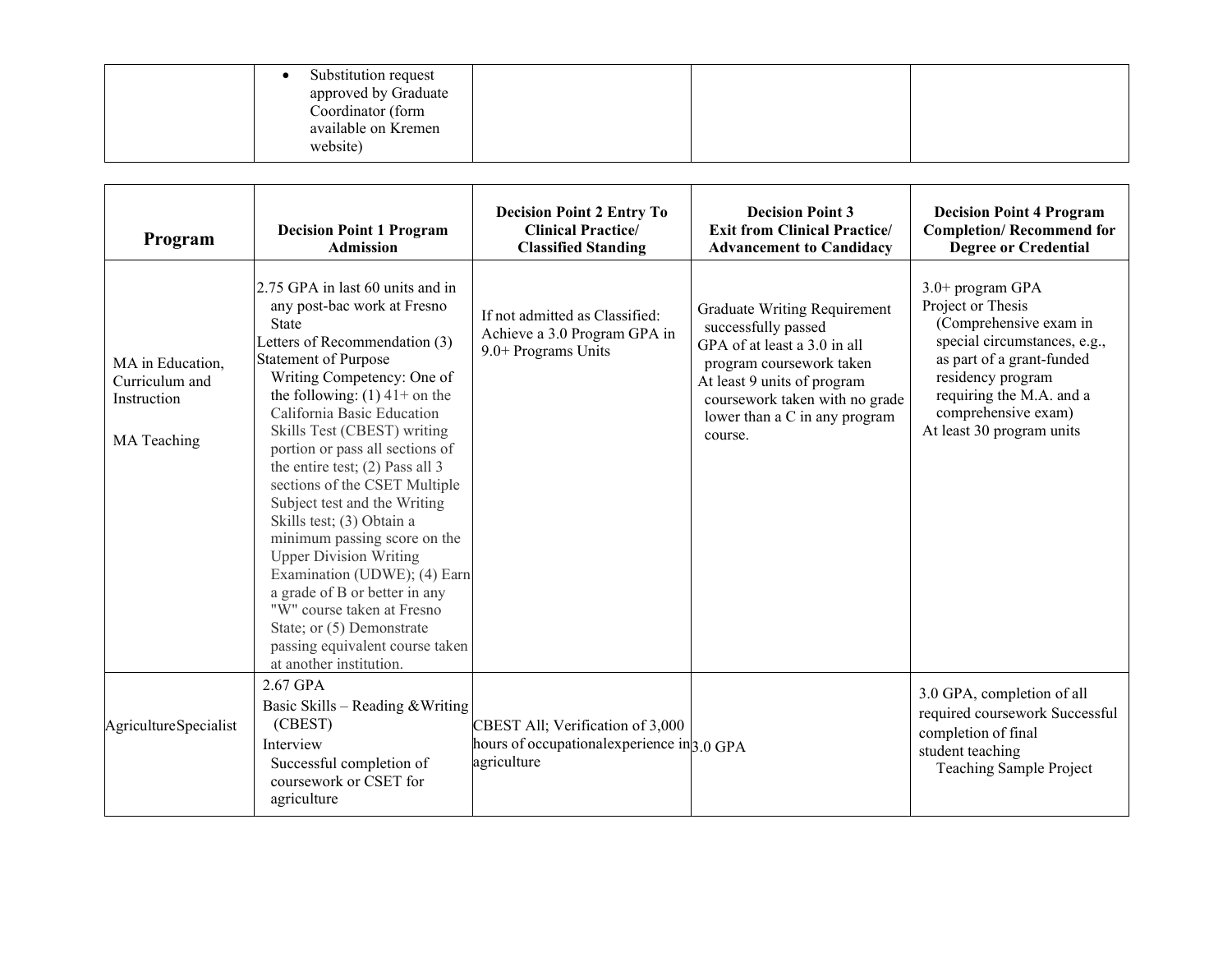| Program                                                                                                     | <b>Decision Point 1 Program</b><br><b>Admission</b>                                                                                                                                                                                                   | <b>Decision Point 2 Entry To Clinical</b><br>Practice/<br><b>Classified Standing</b>                                                                                    | <b>Decision Point 3</b><br><b>Exit from Clinical Practice/</b><br><b>Advancement to Candidacy</b>                                                                                     | <b>Decision Point 4 Program</b><br><b>Completion/Recommend for</b><br><b>Degree or Credential</b>                                                                                                                                                                                     |
|-------------------------------------------------------------------------------------------------------------|-------------------------------------------------------------------------------------------------------------------------------------------------------------------------------------------------------------------------------------------------------|-------------------------------------------------------------------------------------------------------------------------------------------------------------------------|---------------------------------------------------------------------------------------------------------------------------------------------------------------------------------------|---------------------------------------------------------------------------------------------------------------------------------------------------------------------------------------------------------------------------------------------------------------------------------------|
| <b>Educational Leadership</b><br>and Administration/MA<br>and Preliminary<br><b>Administrative Services</b> | <b>Statement of Purpose</b><br>Letters of<br>Recommendation<br>3.0 GPA (last 60 units)<br>Basic Skills - Reading,<br>Writing & Math-<br>CBEST $(P-12)$ or<br>Writing Competency -<br>Course (MA Only)<br>Valid Teaching/Services<br>Credential (P-12) |                                                                                                                                                                         | Graduate Writing Requirement (EAD<br>261)<br>Completion of 9 units with GPA of<br>3.00 or better                                                                                      | Successful completion of all<br>coursework/fieldwork (31<br>units or 24 units for<br>credential only) with GPA<br>3.0 or better (Signature<br>Assignments)<br>Pass all 3 performance<br>assessments in CalAPA<br>Successful completion of<br>Project, Thesis or<br>Comprehensive Exam |
| Professional Ed<br>Administration                                                                           | Prerequisite: Preliminary<br><b>Administrative Services</b><br>Credential                                                                                                                                                                             |                                                                                                                                                                         |                                                                                                                                                                                       | Successful designated<br>coursework and fieldwork<br>completion through doctoral<br>program                                                                                                                                                                                           |
| PPS School<br>Counseling                                                                                    | 3.0 GPA (last 60 units)<br>Prerequisite courses<br>Statement of Purpose<br>Letters of Recommendation<br>Interview<br>Certificate of Clearance<br>Basic Skills - Reading, Writing<br>& Math (CBEST)                                                    | Successful completion, Coun<br>200 Counseling Techniques<br>Classified Standing before<br>taking Coun 208,<br>Practicum in Counseling                                   | <b>Graduate Writing Requirement</b><br>B or above for Coun 208<br>Practicum in Counseling<br><b>Potential Clinical Review</b>                                                         | 3.0 GPA<br>Successful completion, 600<br>hours of field placement and<br>all course work<br>Completion of culminating<br>experience (COUN 299,<br>COUN 298, or the<br>Comprehensive Exam)                                                                                             |
| PPS School<br>Psychology/Ed.S.                                                                              | 3.0 GPA<br><b>GRE</b><br>Essays<br>Letters of recommendation<br><b>Interviews</b>                                                                                                                                                                     | Only classified candidates are<br>admitted to the program.<br>Internship requires completion of<br>all coursework with 3.0 GPA plus<br>450 hours of practicum fieldwork | 3.0 GPA<br>Pass GWR<br>Pass Psych 244 with grade of B<br>or above<br>Qualify for Internship (Year 3) -<br>Pass Praxis II Exam and<br>Thesis/Project Proposal or<br>Comprehensive Exam | 3.0 GPA<br>Successful completion of<br>coursework & internship<br>Portfolio; Thesis or<br>Comprehensive Exam                                                                                                                                                                          |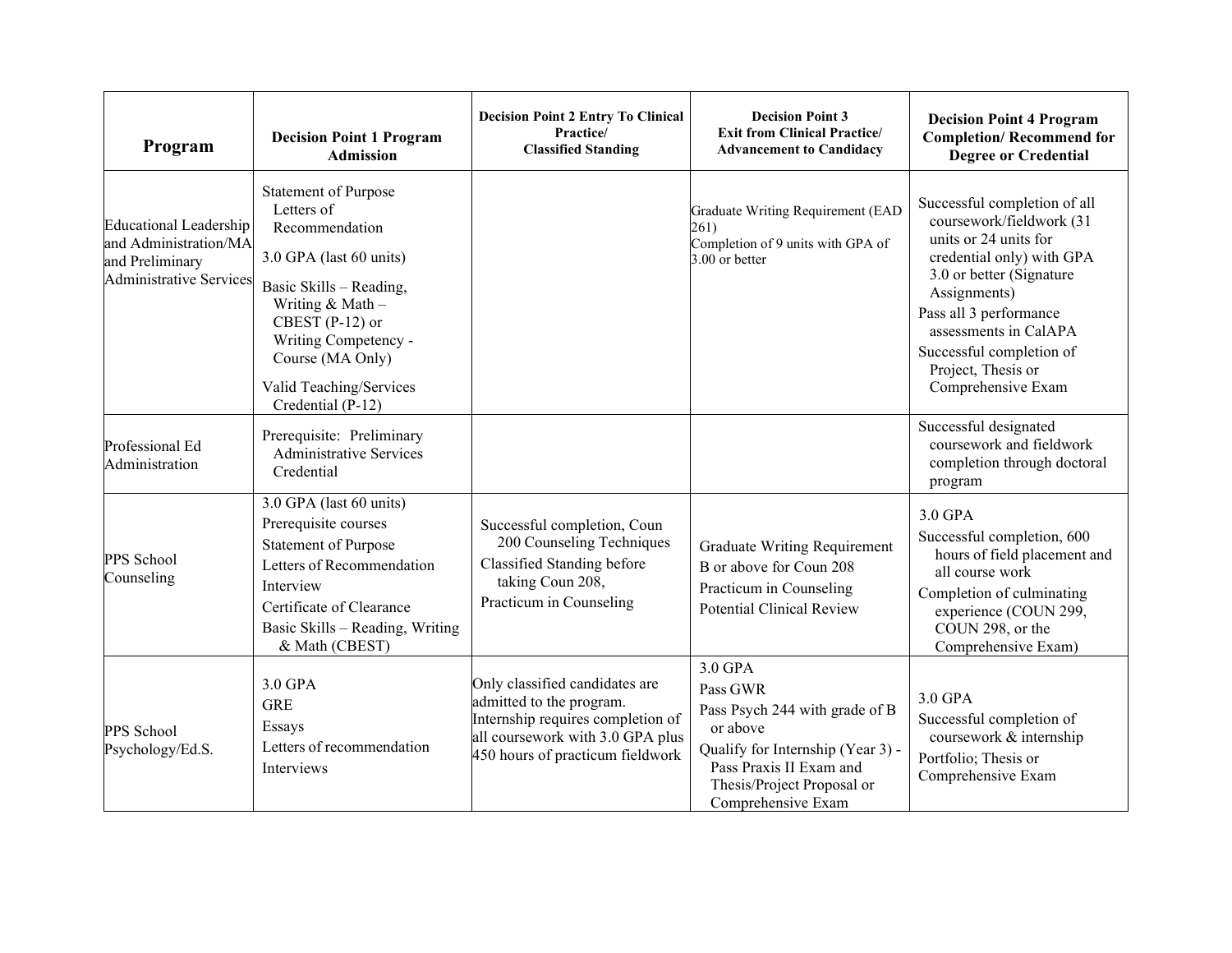| Program                       | <b>Decision Point 1</b><br><b>Program Admission</b>                                                                                                                                                                                                              | <b>Decision Point 2</b><br><b>Entry To Clinical Practice/</b><br><b>Classified Standing</b>                                                                                             | <b>Decision Point 3</b><br><b>Exit from Clinical Practice/</b><br><b>Advancement to Candidacy</b>                                                                                                                                     | <b>Decision Point 4</b><br><b>Program Completion/</b><br><b>Recommend for Degree</b><br>or Credential                                                         |
|-------------------------------|------------------------------------------------------------------------------------------------------------------------------------------------------------------------------------------------------------------------------------------------------------------|-----------------------------------------------------------------------------------------------------------------------------------------------------------------------------------------|---------------------------------------------------------------------------------------------------------------------------------------------------------------------------------------------------------------------------------------|---------------------------------------------------------------------------------------------------------------------------------------------------------------|
| PPS School Social<br>Work/CWA | <b>GPA</b><br><b>Statement of Professional</b><br>Readiness<br><b>GRE</b><br>Letters of Reference                                                                                                                                                                | GPA 3.0<br>Successful completion 1st year<br>program courses, including 1st<br>year internship                                                                                          | Successful completion 600 hrs.<br>school-based field internship<br>Successful completion 2nd year<br>program courses                                                                                                                  | <b>GPA 3.0</b><br>Successful completion<br>MSW & PPS coursework<br>Master's degree clearance<br>PPS Program Portfolio                                         |
| <b>School Nurse</b>           | Letter of Intent<br>2 Letters of Recommendation<br>BA or BS in Nursing or related<br>field<br>2.5 GPA overall; 3.0 in<br>Nursing Coursework<br>CA Registered Nurse License<br>Public Health Nurse Certificate<br>or comparable course work                       | <b>Community Health Coursework</b><br>prerequisite, including<br>didactic and field experience.<br>California Audiology<br>Certification<br>Recommendation of SN<br>Program Coordinator | Successful completion 240 hrs.<br>of school-based practicum.<br>Successful fulfillment of<br>required competencies.                                                                                                                   | 3.0 GPA, completion of all<br>required coursework,<br>Completion of required clinical<br>coursework and successful<br>completion of required<br>competencies. |
| Deaf Education                | Letter of Intent<br>Three Letters of Rec<br>3.0 GPA (last 60 units and in<br>CSDS coursework)<br>Completion of three pre-<br>requisite Deaf Ed modules<br><b>GRE</b> Scores                                                                                      | Completion of CSDS Graduate<br>Level Writing Competencies in<br><b>CSDS 201</b><br>Recommendation of CSDS<br>Graduate Coordinator                                                       | Successful completion of<br>practicum and 600 hours<br>of student teaching<br>Successful completion of<br>graduate-level writing competence of student teaching<br>in CSDS 201<br>Final examinations in CSDS<br>graduatelevel courses | Comprehensive Exams<br>Successful completion of 600 hours                                                                                                     |
| Speech-Language<br>Pathology  | Letter of Intent<br>Three Letters of Rec<br>3.0 GPA (last 60 units and in<br>CSDS/SLP coursework)<br>B.A./B.S. in Speech-Language<br>Pathology or B.A./B.S. in<br>another field plus completion of<br>a sequence of prerequisite<br>courses<br><b>GRE</b> Scores | CSDS 200 Graduate Writing<br>Requirement<br>Recommendation of CSDS<br>Graduate Coordinator                                                                                              | Successful completion of<br>clinical practicum,<br>including student<br>teaching<br>Final examinations in graduate<br>level courses                                                                                                   | Comprehensive Exams or<br>Thesis                                                                                                                              |